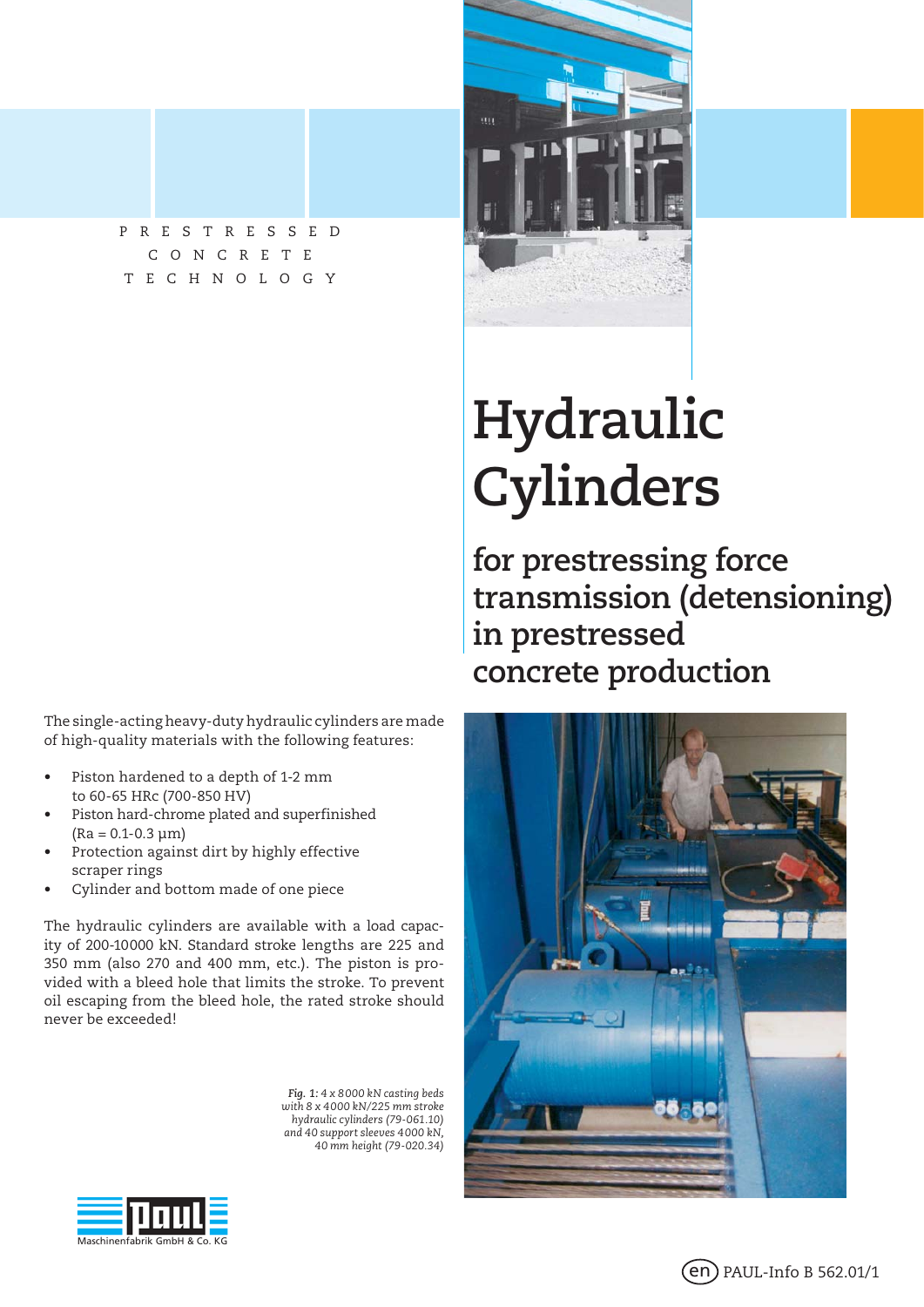#### TECHNICAL DATA





I: up to 5 000 kN: 80 mm from 6 000 kN: 125 mm

#### **Holder**

- K: 200-1 500 kN
- M: 2 000-6 000 kN
- N: 7 000-10 000 kN
- Ma: Stroke 225 mm: 110 mm Stroke 350-400 mm: 115 mm

#### **Lifting eye**

| O: up to 1500 kN: 100 mm                  |  |
|-------------------------------------------|--|
| from $2000 \text{ kN}$ : $120 \text{ mm}$ |  |

### **Fastening thread**

M: up to 2 000 kN: M20x1.5 from 3 000 kN: M26x1.5

Ø 12.5 45 35 50

K



 $C.3/4$ 

Ma





**Detensioning cylinder Load Pressure | Stroke | Piston** Capacity Diameter (mm) Overall length (mm) **Weight Order No. capacity area retracted** see operating instructions. Eccentricity ±15% of D1 **Ensure safety against overturning, see operating instructions. Eccentricity ±15% of D1 Outside D. Piston D kN bar mm cm² ltr. D1 L L1 kg** 200 | 353 | 225 | 56.7 | 1.3 | 130 | 85 | 350 | 340 | 37 | 79-061.02 350 2.0 475 465 50 79-061.25 350 | 446 | 225 | 78.5 | 1.8 | 150 | 100 | 355 | 345 | 49 | 79-061.03 350 2.7 480 470 66 79-061.26 500 407 225 122.7 2.8 180 125 380 365 75 79-061.04 350 4.3 505 490 100 79-061.27 700 | 424 | 225 | 165.1 | 3.7 | 200 | 145 | 390 | 375 | 95 | 79-061.05 350 | 5.8 | 5.8 | 515 | 500 | 125 | 79-061.28 1000 | 393 | 225 | 254.5 | 5.7 | 250 | 180 | 400 | 385 | 152 | 79-061.06 350 8.9 545 530 207 79-061.29 1 500 | 413 | 225 | 363.1 | 8.2 | 290 | 215 | 430 | 410 | 219 | 79-061.07 Load capacity may be exceeded by max. 10%! **Load capacity may be exceeded by max. 10%!** 350 12.7 580 560 295 79-061.23 2 000 407 225 490.9 11.0 340 250 430 410 300 79-061.08 350 17.2 585 565 410 79-061.30 400 | | 19.6 | | | | | | | | 635 | 615 | 445 | 79-061.39 against overturning, 3 000 424 225 706.9 15.9 400 300 455 435 441 79-061.09 350 24.7 610 590 590 79-061.31 400 | 28,3 | 300 | 660 | 640 | 590 | 79-061.44 4 000 | 441 | 225 | 907.9 | 20.4 | 450 | 340 | 480 | 460 | 590 | 79-061.10 350 31.8 640 620 790 79-061.32 5 000 441 225 1 134.1 25.5 510 380 510 490 800 79-061.11 350 39.7 675 655 1 060 79-061.33 Ensure safety 400 45.4 725 705 1 150 79-061.38 6 000 413 225 1 452.2 32.7 580 430 550 530 1 130 79-061.37 7 000 | 440 | 270 | 1590.4 | 42.9 | 600 | 450 | 625 | 605 | 1370 | 79-061.34 400 | 63.6 | 780 | 780 | 1710 | 79-061.36 10 000 453 270 2 206.2 59.6 710 530 695 675 2 135 79-061.35 400 | 88.3 | | | 855 | 835 | 2632 | 79-061.42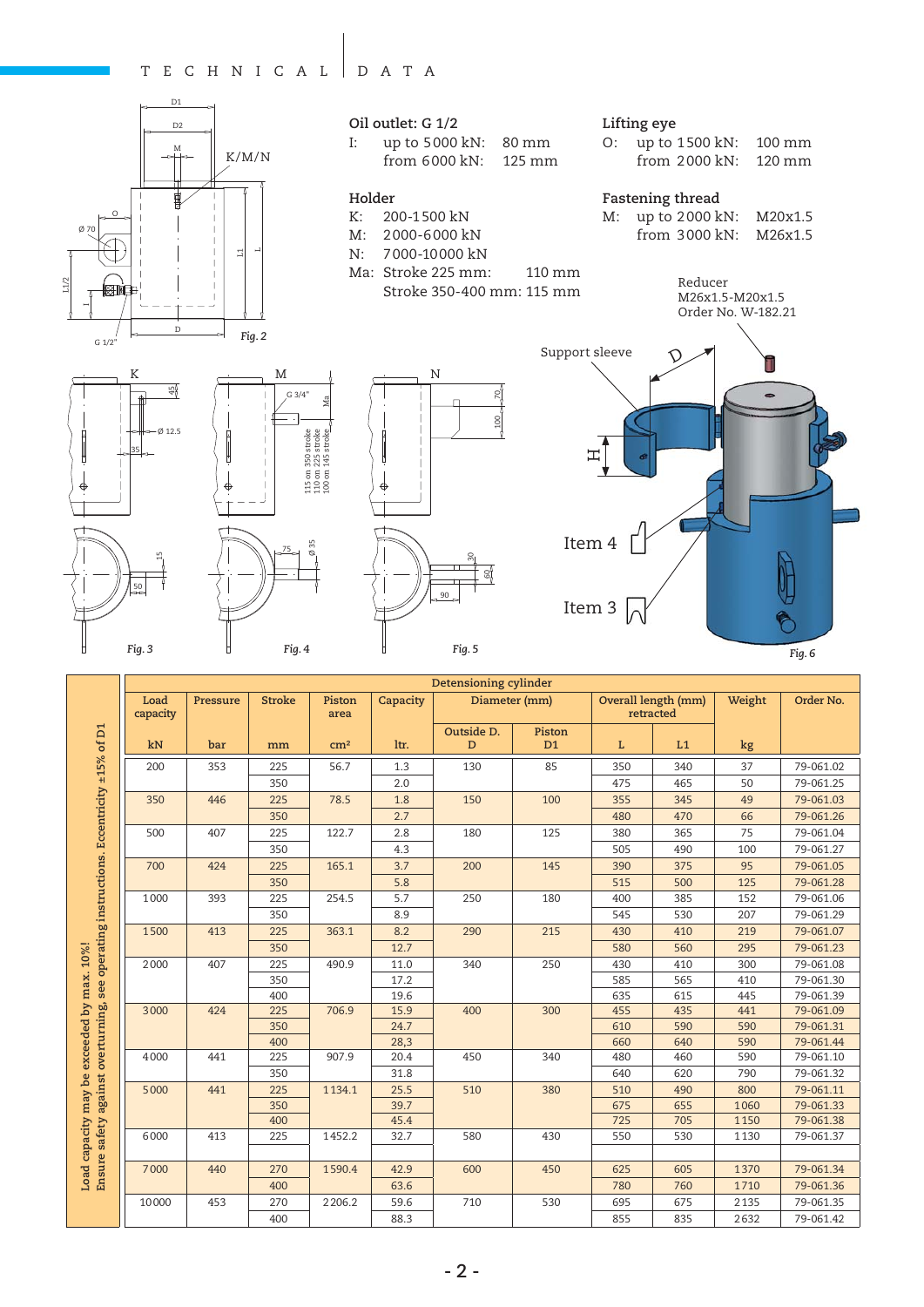### **Hydraulic pump units**

The hydraulic cylinders are operated from PAUL motor pump units that are available with single or double tanks (useful oil capacity: 50, 80, 100 or 160 ltr.).



*Fig. 7: Hydraulic pump unit with four 1 500 kN* 

*detensioning cylinders*

**Support sleeves**

The support sleeves are in the form of rings that are divided, hinged at one side and provided with a quick acting closure on the other. During production, the transverse anchor plate rests against the support sleeves that are supported in turn against the hydraulic cylinders. During this period the cylinders are relieved of pressure.

## **Hydraulic couplings**

Straight or angled couplings can be used. The connector plugs are fitted to the hoses.



| <b>Stroke</b><br>(mm) | Number of support sleeves              |  |  |  |  |  |  |
|-----------------------|----------------------------------------|--|--|--|--|--|--|
| 225                   | 2 x 100 mm or 5 x 40 mm                |  |  |  |  |  |  |
| 270                   | 2 x 100 mm, 1 x 40 mm or<br>$7x40$ mm  |  |  |  |  |  |  |
| 350                   | 3 x 100 mm or 8 x 40 mm                |  |  |  |  |  |  |
| 400                   | 3 x 100 mm, 1 x 40 mm or<br>10 x 40 mm |  |  |  |  |  |  |

|                                 | Order No. |
|---------------------------------|-----------|
| Coupling sleeve SVM 3/8"        | 13-069.30 |
| Angled coupling sleeve SVM 3/8" | 13-069.33 |

### **Hydraulic hoses**

See brochure "Hydraulic Pump Unit" *Fig. 8* PAUL-Info **B 130.01/1**

| Load     | Seals                       |                               |                              |         |              |                       |         |         |              |           |
|----------|-----------------------------|-------------------------------|------------------------------|---------|--------------|-----------------------|---------|---------|--------------|-----------|
| capacity | Collar<br>Item <sub>3</sub> | <b>Scraper ring</b><br>Item 4 | Support sleeves 100 mm       |         |              | Support sleeves 40 mm |         |         |              |           |
| kN       | Order No.<br>(Dimensions)   | Order No.<br>(Dimensions)     | D<br>mm                      | H<br>mm | Weight<br>kg | Order No.             | D<br>mm | H<br>mm | Weight<br>kg | Order No. |
| 200      | 25-270.18<br>(85x105x14.5)  | 25-266.23<br>(85x97x12)       | 114                          | 110     | 3.0          | 11-324.40             | 114     | 40      | 1.0          | 79-020.13 |
| 350      | 25-272.02<br>(100x120x14.5) | 25-271.03<br>(100x112x12)     | 133                          | 110     | 4.5          | 11-324.41             | 133     | 40      | 1.5          | 79-020.14 |
| 500      | 25-272.13<br>(125x145x14.5) | 25-272.11<br>(125x140x16)     | 159                          | 115     | 5.5          | 11-324.42             | 159     | 40      | 2.0          | 79-020.15 |
| 700      | 25-274.15<br>(145x165x15)   | 25-274.12<br>(145x160x16)     | 178                          | 115     | 7.0          | 11-324.43             | 178     | 40      | 2.5          | 79-020.16 |
| 1000     | 25-277.04<br>(180x200x15)   | 25-277.03<br>(180x200x18)     | 229                          | 115     | 12.0         | 11-324.44             | 229     | 40      | 4.5          | 79-020.17 |
| 1500     | 25-301.25<br>(215x235x25)   | 25-301.23<br>(215x235x18)     | 267                          | 120     | 16.0         | 11-324.45             | 267     | 40      | 5.5          | 79-020.18 |
| 2000     | 25-303.07<br>(250x270x25)   | 25-303.03<br>(250x270x18)     | 318                          | 120     | 24.5         | 11-324.46             | 318     | 40      | 8.5          | 79-020.19 |
| 3000     | 25-303.21<br>(300x320x25)   | 25-303.20<br>(300x320x18)     | 368                          | 120     | 29.5         | 79-020.12             | 368     | 40      | 10.0         | 79-020.20 |
| 4000     | 25-303.26<br>(340x356x11)   | 25-303.25<br>(340x360x18)     |                              | ÷,      |              |                       | 419     | 40      | 13.0         | 79-020.34 |
| 5000     | 25-303.31<br>(380x396x11)   | 25-303.30<br>(380x410x25)     | $\overline{\phantom{a}}$     |         |              |                       | 470     | 40      | 16.5         | 79-020.35 |
| 6000     | 25-304.43<br>(430x453x15)   | 25-304.44<br>(430x455x20)     |                              | ÷.      |              |                       | 521     | 40      | 20.0         | 79-020.57 |
| 7000     | 25-304.36<br>(450x473x15)   | 25-304.35<br>(450x470x18)     | $\qquad \qquad \blacksquare$ | ÷       |              |                       | 546     | 40      | 22.0         | 79-020.53 |
| 10000    | 25-304.38<br>(530x553x15)   | 25-304.37<br>(530x550x18)     |                              |         |              |                       | 622     | 40      | 24.0         | 79-020.54 |